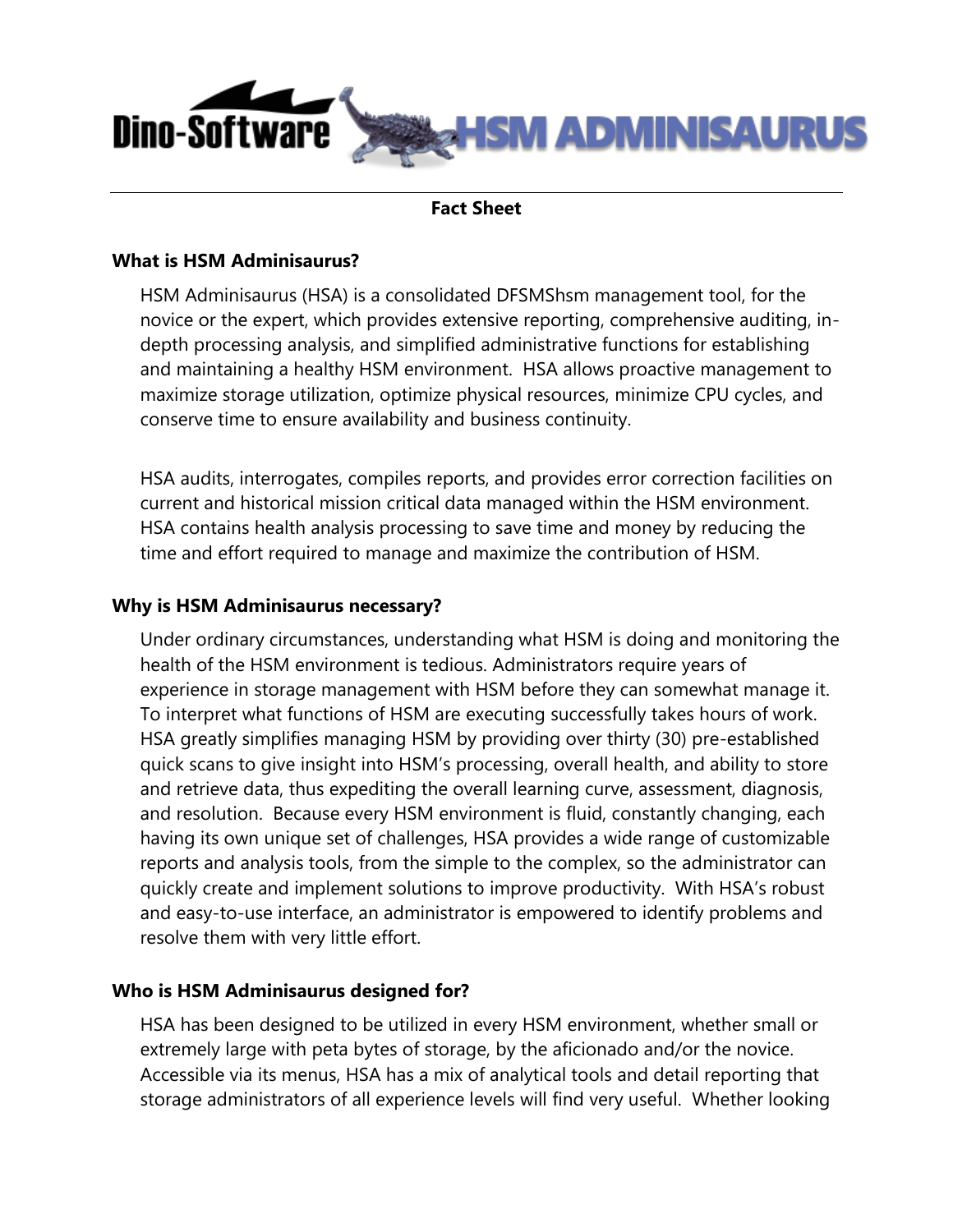for reports on CDS records or an in-depth summarization of failed activity, HSA gives storage administrators the critical information they need to manage HSM effectively and efficiently.

Additionally, any TSO user can use HSA to view and recover their own data from HSM, removing this burden from the storage administrator. HSA tailors its interface to the security level of the user accessing the product. If the user accessing HSA has full storage administrator authority to HSM, they will have full access to all HSA facilities. Otherwise, the user will be shown a limited set of reports and commands within HSA.

# **When should HSM Adminisaurus be used?**

HSA audits, health reports, and other tools should be, and can be, scheduled on a regular basis to avoid any issues within the HSM environment, to ensure HSM's successful operation. Additionally, HSA should be utilized after any outage (such as the HSM address space abnormally ending), whenever HSM encounters an error (such as being unable to recall a data set), or any other time when HSM is unable to successfully complete a request.

HSM does not immediately report all errors that it encounters. Some problems can lie dormant for years and may not be discovered until a data set is needed for recall or recovery. With HSA, it is easy to detect and correct any problems within HSM and avoid bigger issues that may come later if problems aren't addressed in a timely manner.

# **How can HSM Adminisaurus save me money?**

HSM, when managed properly, contributes to effective storage utilization and thereby reduces DASD costs by moving dormant data from faster and more expensive storage to less expensive mediums. However, when HSM is not routinely governed, it can quickly go from keeping storage costs low to wasting valuable CPU cycles and storage resources.

HSA easily locates errors in HSM processing and can be used to establish solutions for eliminating those errors. It can also identify processing patterns and users who are unintentionally compromising HSM's ability to successfully manage the storage environment.

Therefore, with HSA, immediate savings can be found in identifying tape resources that HSM is not efficiently utilizing, reclaiming the underutilized, recycling the excessive number of tapes in use by HSM, and eliminating wasted CPU resources when HSM has gone rogue. Common findings include HSM not migrating data enough, or not at all, or being overly aggressive in migrating data, causing excessive recalls to occur.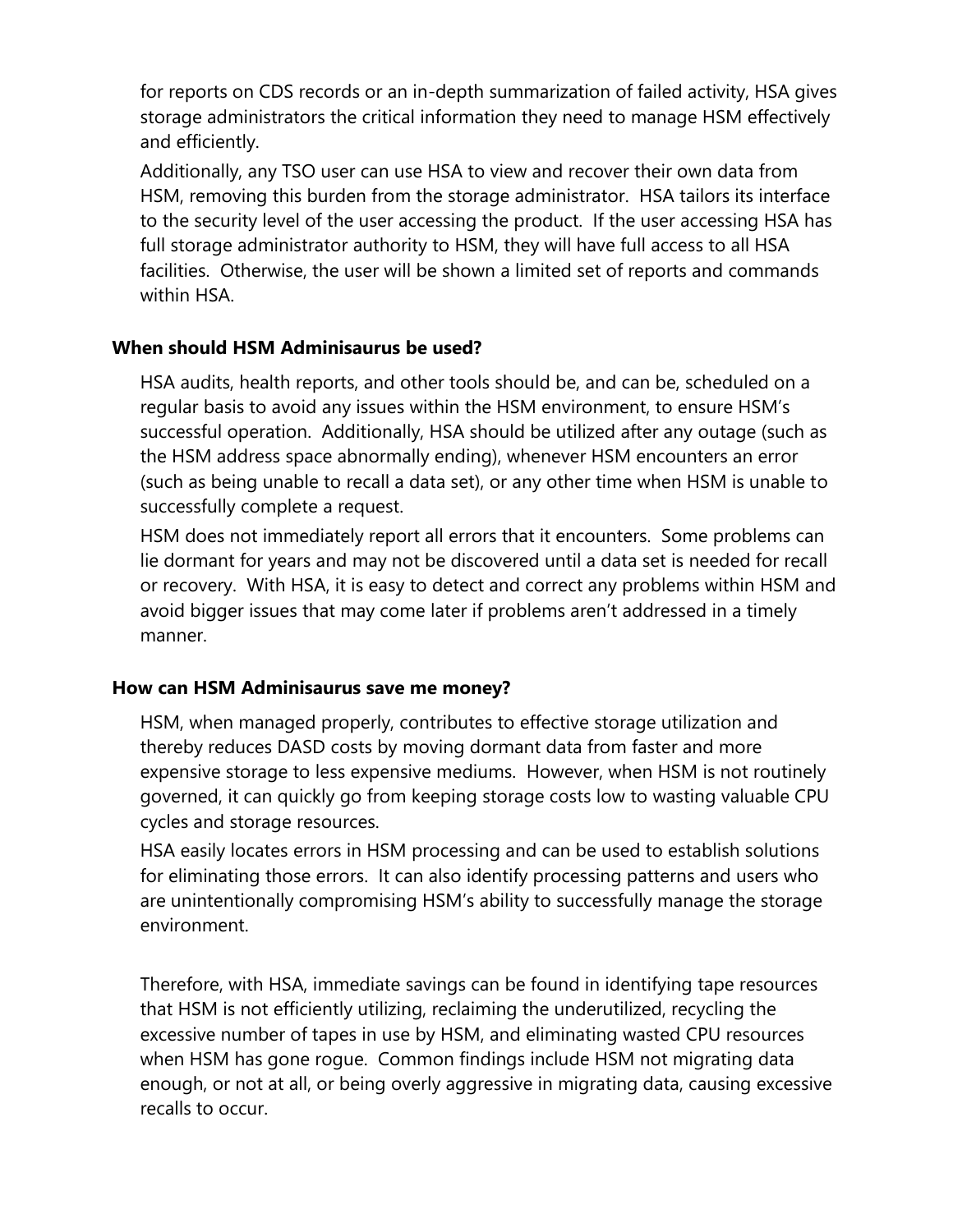## **What are some specifics of HSM Adminisaurus?**

- Contains a wide range of reports to ease the burden of managing HSM.
	- o Full set of CDS record reports displayed in an easy to read format.

|            | CDS Records                       |
|------------|-----------------------------------|
|            |                                   |
| <b>MCD</b> | - Migrated Data Sets              |
|            | MCV - Migration Volumes           |
|            | MCB - Backed Up Data Sets         |
|            | MCB - Backup Versions             |
|            | MCC - Backup Copy Data Sets       |
|            | MCT - Backup Volumes              |
|            | TTOC - Tape Table of Contents     |
|            | TTOC - Data Sets on Tape Volumes  |
|            | MCA - Alias Entries               |
|            | MCL - Changed Migration Data Sets |
|            | - Auth User Records               |
|            | Volume Free Spac                  |
|            | Noodod                            |

o HSM activity reporting from log, PDA, or SMF sources to support any HSM configuration.



o Reports on HSM internals, such as queue contents, parameter settings, resource usage, etc. so you know what HSM is doing in real-time.

|     | 2. DFSMShsm Function Status                |
|-----|--------------------------------------------|
|     | 3. DFSMShsm Management Work Elements (MWE) |
|     | 4. DFSMShsm ENOs                           |
|     | 5. DFSMShsm Exits                          |
|     | 6. DFSMShsm Host Memory Usage              |
|     | 7. DFSMShsm Host Active TCBs               |
|     | 8. Outstanding DFSMShsm WTORs              |
|     |                                            |
|     | DFSMShsm Internal Data                     |
|     |                                            |
|     | 11. DFSMShsm CSA Limits                    |
|     | 12. DFSMShsm Mounted Volumes               |
|     | 13. DFSMShsm Patches                       |
|     | 14. DFSMShsm Host Maximum Subtasks         |
|     | 15. DFSMShsm Return/Reason Codes           |
|     | 16. DFSMShsm SETSYS Control Parameters     |
|     | 17.  Class Transition Prediction           |
|     | 18. DFSMShsm Message Templates             |
| 19. | . Volume Statistics Reco                   |
|     |                                            |

- o Determining the overall health of HSM is made understandable using reports summarized by:
	- **HSM action and return/reason codes**
	- **High level qualifier**
	- **Hourly trending**
	- Job name
	- User id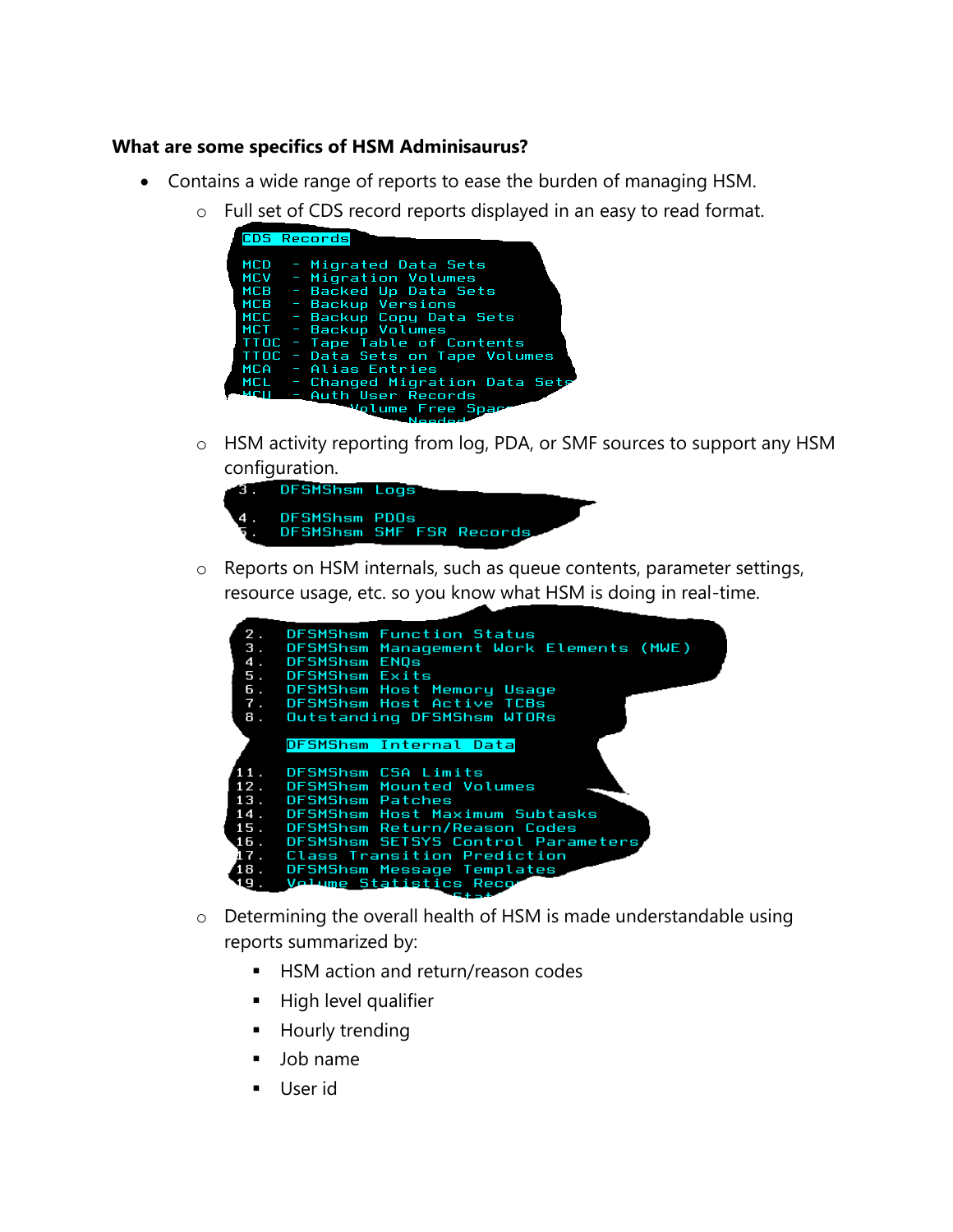Automatic function – migration, backup, dump, and recycle

| Summary Information                                             |
|-----------------------------------------------------------------|
| DFSMShsm Text Message Summary                                   |
| FSR Record Summary by RC/Reason                                 |
| FSR Record Summary by Management Class                          |
| FSR Record Summary by Storage Class                             |
| FSR Record Summary by HLQ                                       |
| FSR Activity Trends by Action<br>FSR Record Summary by Job Name |
| FSR Record Summary by User Id                                   |
| Auto Migration Activity Summary                                 |
| Auto Backup Activity Summary                                    |
| Auto Dump Activity Summary                                      |
| Recucle Activity Summary                                        |
|                                                                 |

- Eliminates and avoids HSM wasting resources or ineffectively managing the storage environment by using extensive health reporting. Problems areas such as:
	- o Thrashing activity
	- o Failures in HSM processing
	- o CDS and data integrity
	- o And much more…



 A built-in health summary scan identifies current issues within HSM as well as detects instances where HSM should have processed data but didn't.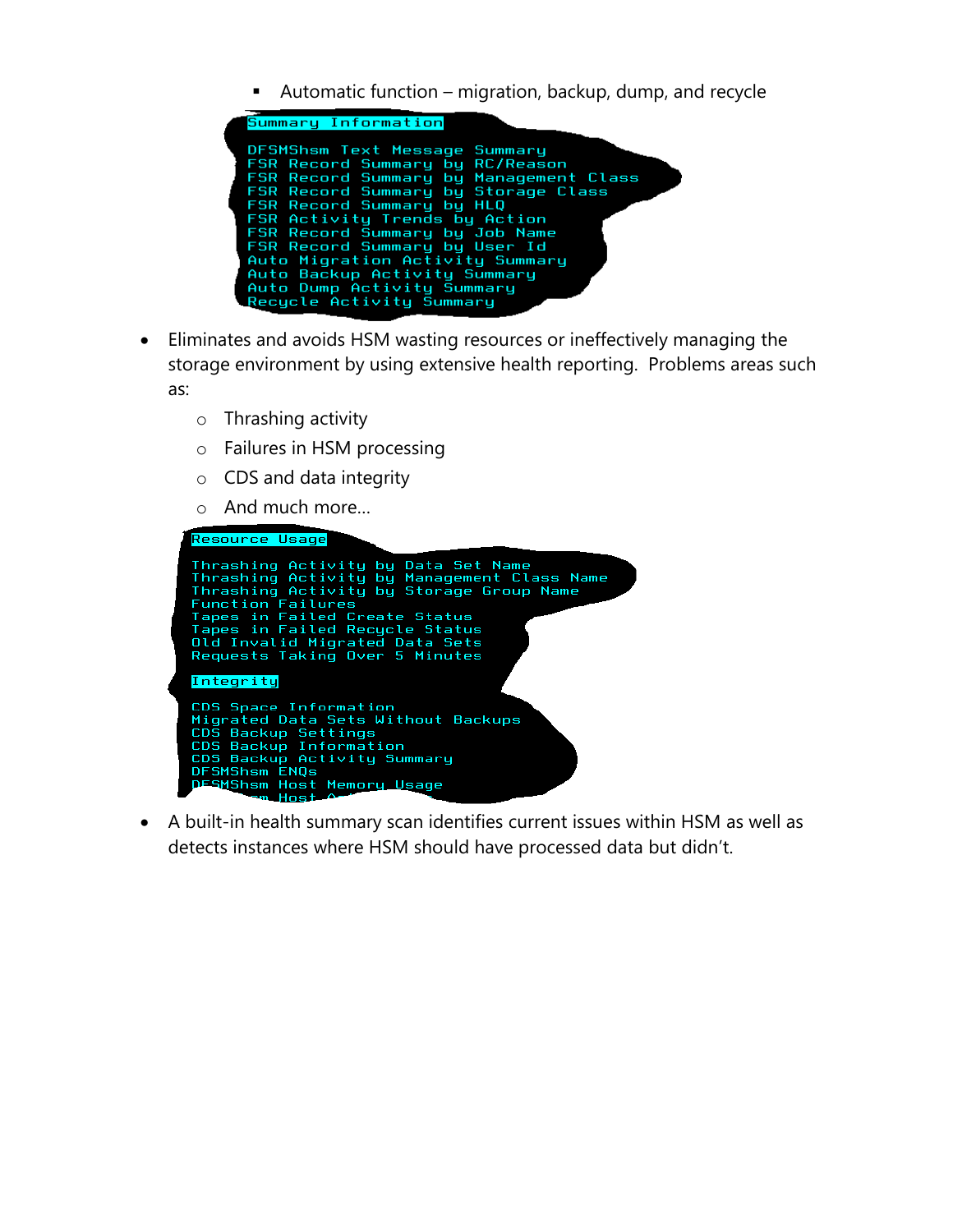| Health          |                                                        |
|-----------------|--------------------------------------------------------|
| Type            | Count Description                                      |
|                 |                                                        |
| <b>HLTH0002</b> | 0 Volumes NOT Meeting Migration Criteria               |
| HLTH0003        | 11 Volumes With Excessive Migration Failure            |
| <b>HLTH0004</b> | 36 Volumes NOT Meeting Backup Criteria                 |
| HLTH0005        | 0 Volumes With Excessive Backup Failures               |
| <b>HLTH0006</b> | 1 Volumes NOT Meeting Volume Dump Criteria             |
| <b>HLTH0007</b> | 0 Volumes With Excessive Dump Failures                 |
| <b>HLTH0008</b> | 87 Volumes NOT Meeting Threshold Values                |
| <b>HLTH0009</b> | 0 SDSP Incorrectly Defined                             |
| <b>HLTH0010</b> | 0 SDSP Compone <del>rt To Peached High Threshold</del> |
|                 |                                                        |
|                 | Tapes <del>In </del>                                   |
| <b>HLTH0022</b> | 0 Tapes in Failed Create States                        |
| HLTH0023        | 2 Tapes Eligible for Recucle                           |
| <b>HLTH0024</b> | 4663 Old Migration Level 1 Data Sets                   |
| HLTH0025        | 3854 Migrated Data Sets Without a Backup               |
| HLTH0026        | 0 DFSMShsm Action Failures - CPU Wasted=0              |
| <b>LTH0027</b>  | 3 CDS Space                                            |
| - 110028        |                                                        |
|                 | 20 Storage Group Summary                               |
|                 | <b>A</b> Limite-<br><b>Functions</b>                   |

 Full CDS auditing and error fix facility to identify and correct issues within the HSM environment to ensure data availability. This includes both manual and automatic fix capabilities provided to the user.

| Error Error | Type Count Description                             |
|-------------|----------------------------------------------------|
| ERR003      | 861 MCD entry has no BCS entry                     |
| ERR009      | 5 MCD entry has BCS entry not cataloged to MIGRAT  |
|             | ERR010 1585K Catalog entry has no MCD/MCA entry    |
| ERR017      | 11 Missing TTOC record                             |
| ERR020      | 1 Missing MCV record                               |
| ERR021      | 1 Device type mismatch                             |
| ERR022      | 3 MCD entry is missing its corresponding MCA entry |
| ERR023      | 0 MCO entry is missing for MCD entry               |
| ERR024      | 18 MCO entry has BCS entry not cataloged to MIGRAT |
| ERR025      | 0 MCA entry is missing for MCO record              |
| ERR026      | 3 Missing MCL record                               |
| ERR027      | 1 Missing MCD record for MCO                       |
|             | a or invalid MCD record for MCA                    |
|             | <b>I</b> QC record                                 |

 Full featured and customizable interface that supports both batch and ISPF, allowing users to perform any task in their preferred method.